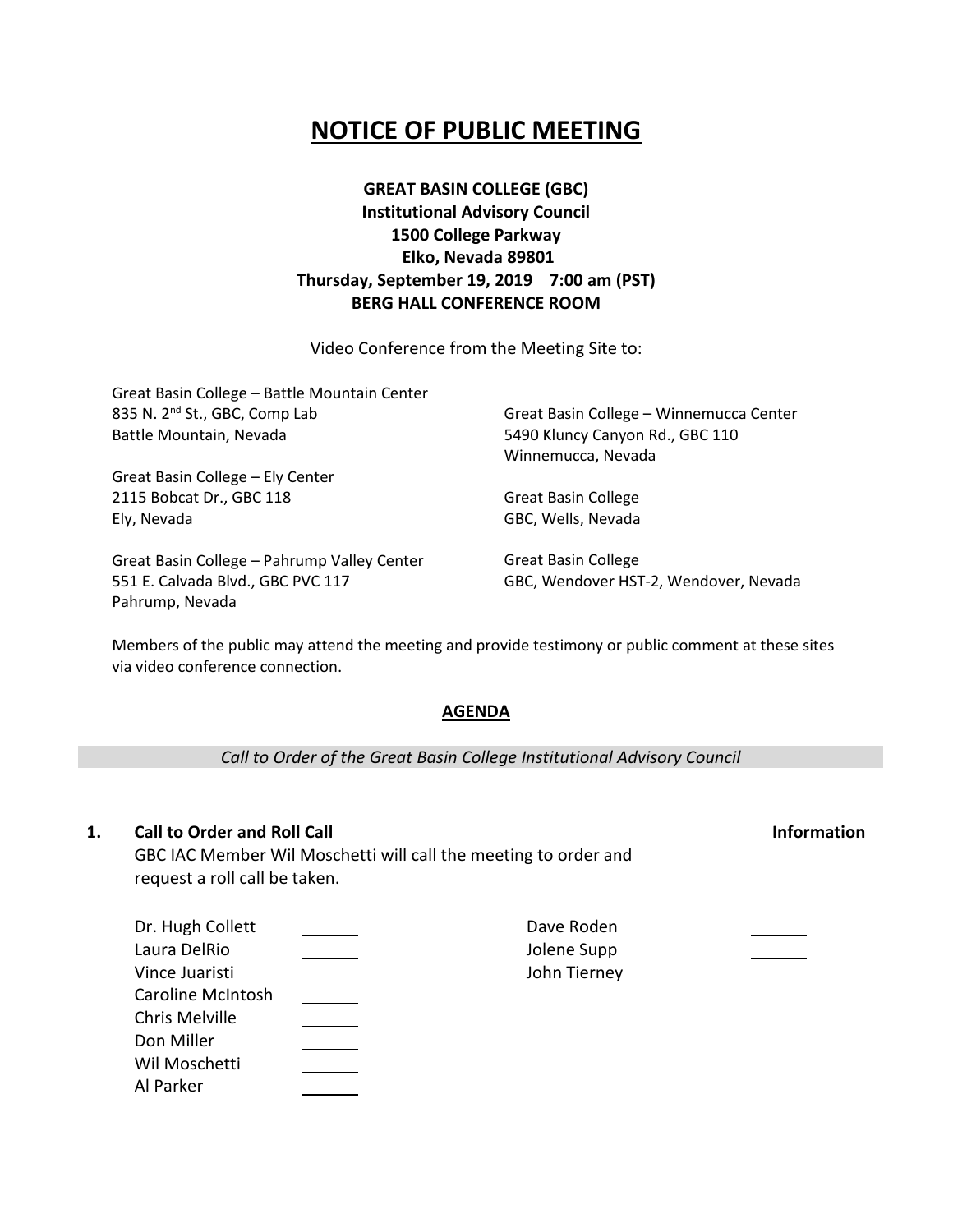| 2.  | <b>Public Comment (see foregoing notation regarding public comment)</b>                                                                                                                                                                                                                                                                                                                       | <b>Information</b> |
|-----|-----------------------------------------------------------------------------------------------------------------------------------------------------------------------------------------------------------------------------------------------------------------------------------------------------------------------------------------------------------------------------------------------|--------------------|
| 3.  | Approval of Minutes - Wil Moschetti<br><b>Information/Possible Action</b><br>GBC Institutional Advisory Council will review, recommend changes, and/or approve the<br>minutes of the GBC IAC meeting on May 16, 2019.                                                                                                                                                                         |                    |
| 4.  | <b>GBC IAC Acting Chair Report - Wil Moschetti</b><br>A. GBC Institutional Advisory Council will discuss membership concerns.<br>B. Present the 2019-2020 Meeting Schedule:<br>September 19, 2019 at 7:00 a.m.<br>November 21, 2019 at 7:00 a.m.<br>January 16, 2020 at 7:00 a.m.<br>March 19, 2020 at 7:00 a.m.<br>May 21, 2020 at 7:00 a.m.<br>C. GBC Institutional Advisory Council Bylaws | <b>Information</b> |
| 5.  | <b>IAC Member Reports</b><br>GBC IAC members will report on community needs.                                                                                                                                                                                                                                                                                                                  |                    |
| 6.  | President's Report - Joyce Helens<br>A. Chancellor's Search<br>B. Board of Regents' Presentation<br>C. Curricular Review                                                                                                                                                                                                                                                                      | <b>Information</b> |
| 7.  | Faculty Senate Update - George Kleeb                                                                                                                                                                                                                                                                                                                                                          | <b>Information</b> |
| 8.  | <b>GBC Foundation Update - Matt McCarty</b>                                                                                                                                                                                                                                                                                                                                                   | <b>Information</b> |
| 9.  | <b>Superintendents' Update</b><br>Any superintendent attending will be given an opportunity to discuss successful collaborations<br>with GBC and/or request additional assistance.                                                                                                                                                                                                            | <b>Information</b> |
| 10. | Vice Chancellor for Community Colleges Report - Nate MacKinnon                                                                                                                                                                                                                                                                                                                                |                    |
|     | Vice Chancellor for Community Colleges will give a verbal report<br>on important issues.                                                                                                                                                                                                                                                                                                      |                    |

## **11. New Business Information**

Items for consideration at future meetings may be suggested. Any discussion of an item under "New Business" is limited to description and clarification of the subject matter of the item, which may include the reasons for the request.

**12. Public Comment** *(see foregoing notation regarding public comment)* **Information**